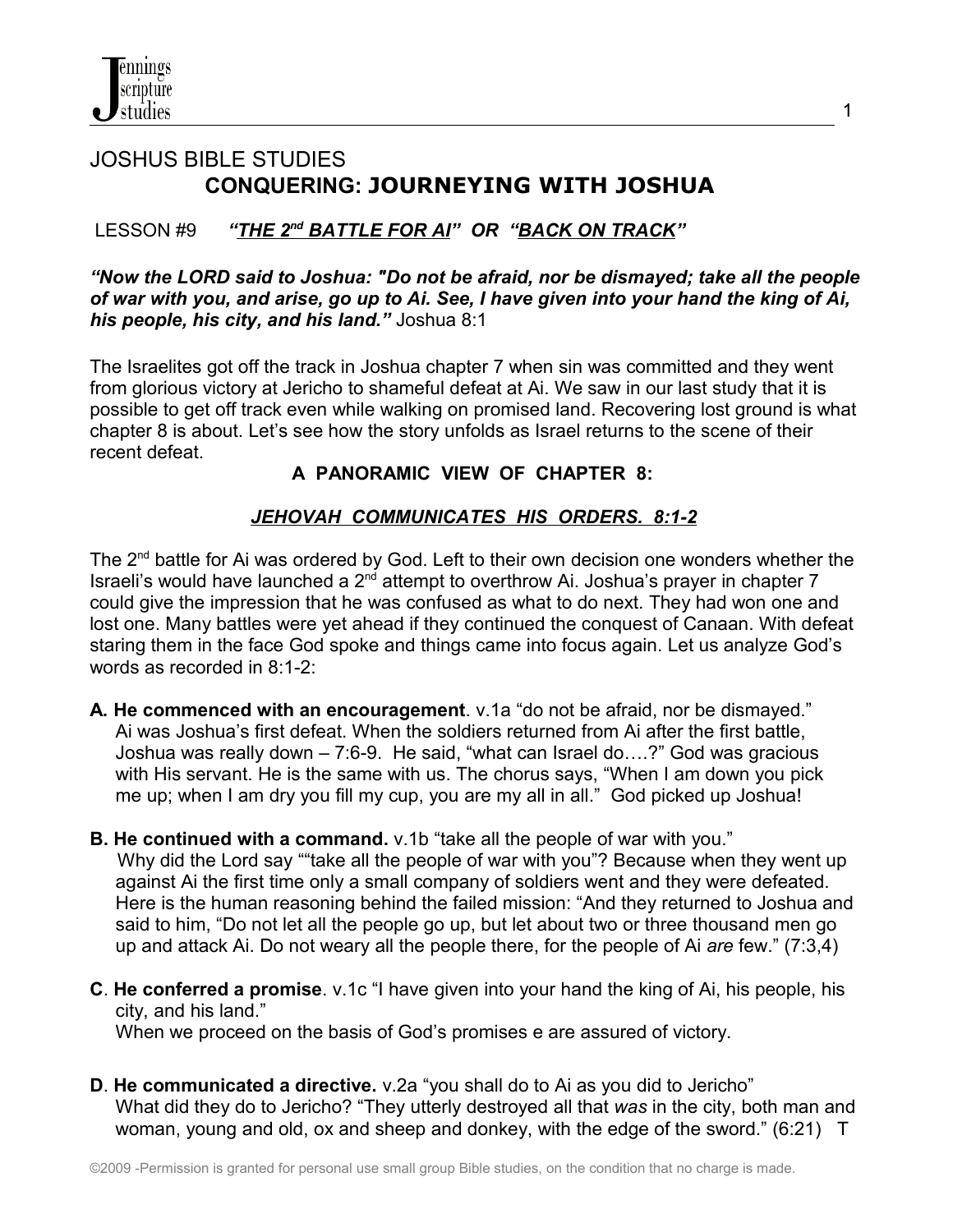**E**. **He cancelled a prohibition**. v.2b "its spoil -- take for yourselves."

 At Jericho they were prohibited from taking any spoil for themselves (6:18, 19) At Ai they were permitted to take spoil. God's prohibitions and permissions are both for His glory and our good and neither is to be disobeyed without suffering the consequences of divine disapproval. Achan is a good example of one who disobeyed. If he had waited, he could have taken spoil at Ai with God's permission.

#### **F**. **He culminated with a plan**. v.2c "Lay an ambush…."

 We can't stereotype God. At Jericho there were circuitous marches, blowing of trumpets and shouting. At Ai there was a different strategy – lay an ambush. No walls came crash ing down but the end result was the same. God works in various ways His wonders to perform. His ways are not our ways – let's learn to do it God's way!

## *JOSHUA CARRIES OUT THE ORDERS. 8:3-29*

A new day has dawned, God has given new orders and Joshua is only too happy to get back on track. He acts immediately and decisively.

#### **A. The troops were rallied**. 8:3-8

 Having received from God explicit instructions, Joshua sets about executing the military strategy that would accomplish the objective. The promise of success by God does not alleviate the need for wise and strategic execution of a battle plan.

## **B. The trap is set.** 8:9-13

 The ambush was God's idea. Interesting! After the miraculous, but humanly unorthodox strategy to overcome Jericho, the scheme to destroy Ai seems very tame: 30,000 soldiers hiding behind the city; Joshua in front of the city with 5,000 troops to draw the people out . It is a trap!

## **C. The triumph is complete.** 8:14-29

 The people in Ai took the bait and charged out of the city to chase Joshua and the 5,000 troops. The 30,000 lying behind the city arose and moved into the city. Then Joshua and his 5,00 turned and the people of Ai were caught in the trap, the city was burned, Ai is destroyed, Israel is back on track.

There were many more battles yet to come in the conquest of Canaan, but the first two, that of Jericho and Ai, would be the most memorable. Word would spread throughout the country that the fortress of Jericho had been overthrown and Ai had fallen. The fear of God was over the entire land. As Rahab had said, "I know that the LORD has given you the land, that the terror of you has fallen on us, and that all the inhabitants of the land are fainthearted because of you. " (Joshua 2:9-10) Israel was God's witness nation. In Isaiah 43:10 God said, "'You are my witnesses,' declares the LORD, 'and my servant whom I have chosen….'" As they marched throughout Canaan, they were to represent God in the midst of unsurpassed heathenism.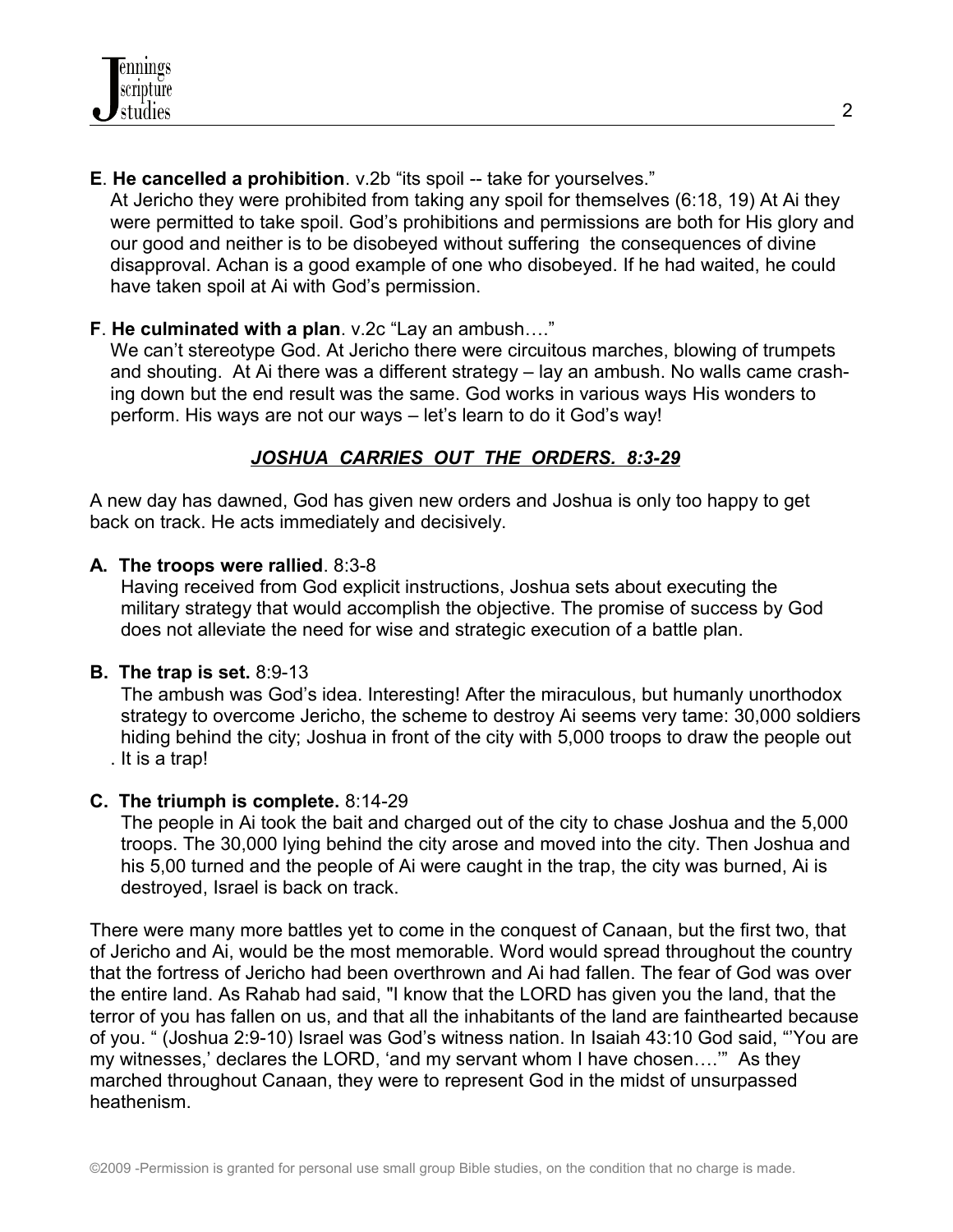The Church of Jesus Christ is God's witnessing people today. "But you shall receive power when the Holy Spirit has come upon you; and you shall be witnesses to Me in Jerusalem, and in all Judea and Samaria, and to the end of the earth." (Acts 1:8) Our mission is not one of military conquest bent on the death of pagan peoples, but our mission is one of life – life through the saving virtues of Jesus Christ. We have much territory to cover – "to the end of the earth*"* – Let us keep sin out of our lives and keep our mission in clear focus. Our Joshua – Jesus, leads us forward. Let us follow!

#### **PRACTICAL OUT-TAKES FROM CHAPTER 8**

What can we take out of chapter 8 that will help us keep on track in our personal lives as we encounter enemies? The 2<sup>nd</sup> battle for Ai is instructive for us in many ways:

 1. **God makes a way for us to get out of trouble.** Ai was located on a hilltop (see 7:2 & 8:2 "go up") fifteen miles northwest of Jericho. Chapter 7 begins with Israel up at Ai and ends with them down in the valley – the Valley of Achor. Notice the last verse of chapter 7 - "Over Achan they heaped up a large pile of rocks, which remains to this day. Then the LORD turned from his fierce anger. Therefore that place has been called the Valley of Achor ever since." (7:26)

 Joshua 7 ends with Israel in the Valley of Achor. What does that mean? The valley of Achor is the valley of trouble – "Achor" in Hebrew means "trouble". There may be some of you in trouble. If you are not a Christian, you are in trouble. If you are in God's family but are like the prodigal son or daughter living in the far country, you are in trouble. If you are harboring unconfessed sin in your life, you are in trouble. If your attitude toward your fellow believers is not right, you are in trouble.

 There are Christians who live in the Valley of Achor – that is, in the Valley of Trouble all The time. You do not have to live there! You can have victory. There is hope for all who are in trouble. There is a way out of the Valley of Trouble. Listen to what God says in Hosea 2:15 "I will make the Valley of Achor a door of hope." Joshua and Israel met defeat at Ai but God graciously gave Joshua and Israel a door of hope – That is what chapter 8 is about.

- **2. If and when you get off track, back track!** Discover why the derailment**.** Pause and find out the cause. When experiencing set-backs, step back and take time out to find out why the reversal because we have to get back on track exactly where we got off. Joshua 7:1 says, "Israel committed a trespass.." And God said, "Israel has sinned" (7:11) Sin blockades the road to victory. Achan and his family were the culprits but the Israelites were corporately held responsible. Joshua had to deal with the offense against God before launching an offensive against the enemy. So it is with all who would claim territory promised by God. "He who covers his sins will not prosper, But whoever confesses and forsakes them will have mercy." (Prov.28:13)
- **3. Bow before you battle**. No prayer preceded the first attack on Ai. Consultation should precede confrontation - consulting God before assaulting the enemy is always the wise thing to do. Worship before warfare keeps us "leaning of the everlasting arms."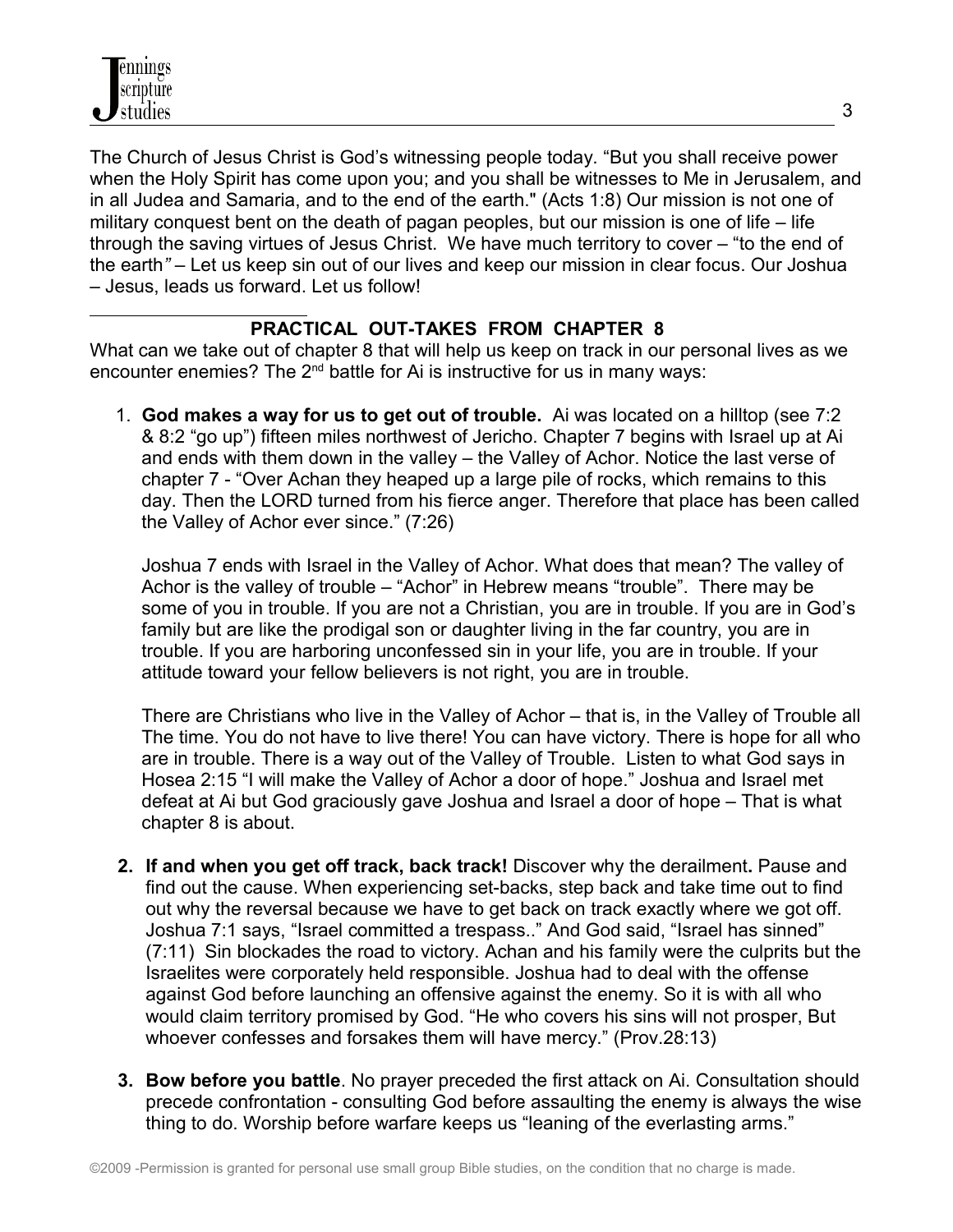**4. Presumption is ruinous to progress**. Self-confidence lost the first battle for Ai. Confidence in God was the secret of victory in battle #2. Ai in Hebrew means "ruin". It is interesting that Israel was almost ruined at the ruin! Why? They presumed upon the favor of God. They thought, "God was on our side at Jericho. He will be on our side at Ai." It is not a matter of God being on our side, but are we on God's side?

An independent spirit will always lead eventually to defeat. Dependence upon God is essential to winning spiritual warfare. Prov. 3:5-7 makes this very clear: "Trust in the LORD with all your heart, and lean not on your own understanding; in all your ways acknowledge Him, and He shall direct your paths. Do not be wise in your own eyes; fear the LORD and depart from evil."

- **5. Bible battles teach us that we must win God's way**. The battle at Jericho was won by fighting God's way. It was lost at Ai because it was not fought God's way. The Christian life is a warfare. There are enemies "that war against the soul" (I Peter 2:11) and we must ever be on guard, Ephesians chapter 6 is about the Christian warfare and we are challenged to "put on the whole armor of God." (Eph. 6:11) The only way to win spiritual battles is to "be strong in the Lord and the power of his might." (Eph.6:10)
- **6. Defeat need not define our lives**. It is often said, "failure need not be final." Ai did not define the entire life of Joshua for he went on to lead the Israelites in the conquest of Canaan. If you have suffered defeat in your personal life, return to the scene of loss and snatch victory out of the jaws of defeat. As Paul says, "Therefore strengthen the hands which hang down, and the feeble knees." (Heb. 12:12) Go back to your Ai's with God and battle the 2<sup>nd</sup> time!

 Turning defeat into victory is the key to living an overcoming life. All of us experience defeat, discouragement and "down times". How we handle those times will determine the caliber of Christian we are.

 **Illust.** I am reminded of the soldier in Iraq who got a "dear John" letter from his fiancé and she informed him that she had fallen out of love with him and had fallen in love with another. She wanted him to return the picture he had of her.

 Initially he was devastated. However, in a few days he accepted her rejection of him. A plan formed in his mind. He called his buddies together and explained to them what had happened. He asked them for a picture of their girl friends. They gave them to him and he took them to the Post Exchange and had them copied. After returning the originals to his buddies he packaged all the copies and sent the package to his former fiancé with this letter: "I received your letter telling me you had fallen in love with another and wanted your picture returned. I am sending you the pictures of all my girlfriends since I do not remember which one you are. Just pick out yours and destroy all the others." He turned defeat into victory!